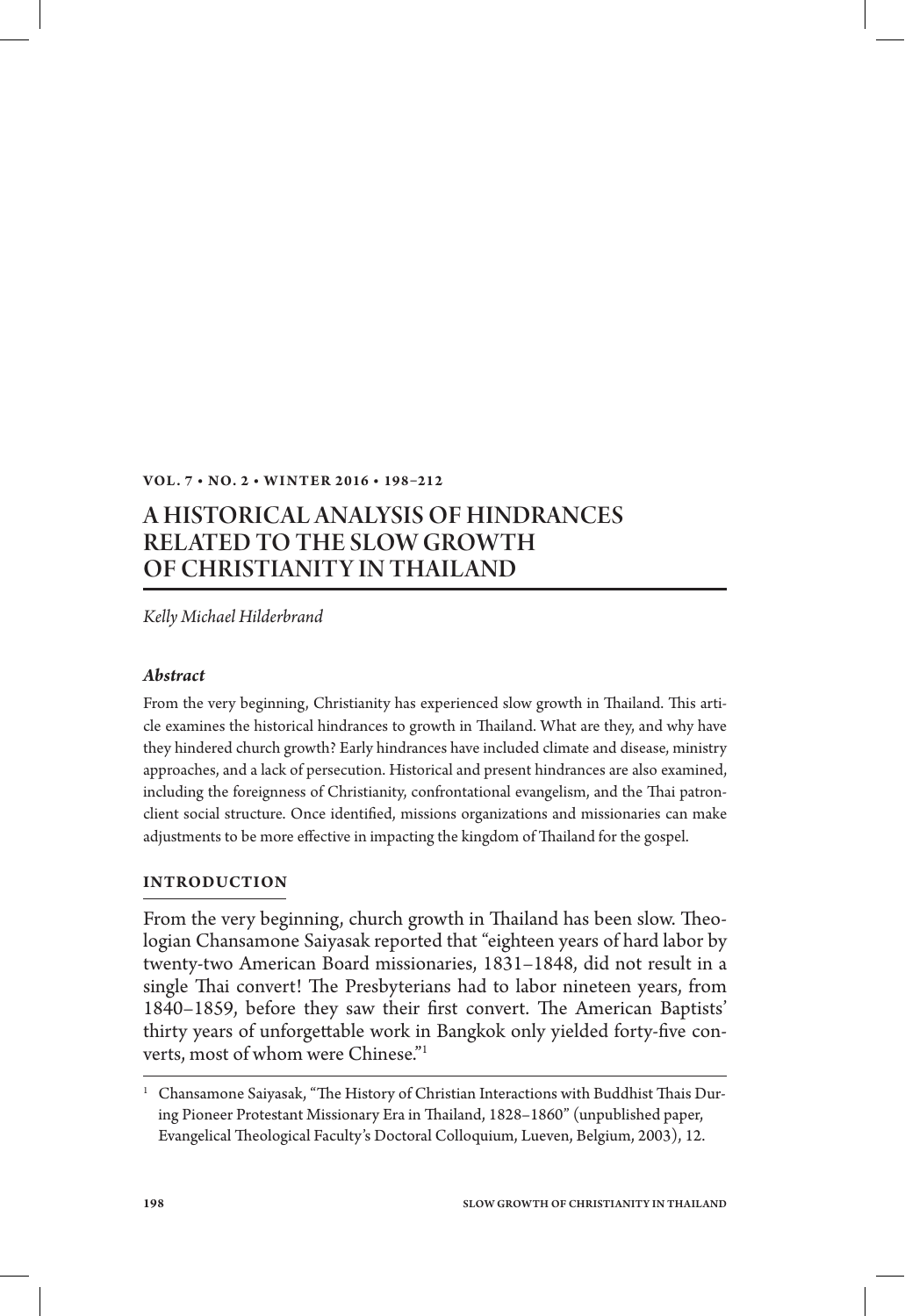Even today, the population of Christians has risen to barely one percent of the population, if we count Catholics and Protestants together; yet, the situation is much worse than that. Most of the growth of the church has been in northern Thailand among minority tribal peoples— Karen, Lisu, Lahu, and Akha. In major metropolitan areas like Bangkok, ethnically Chinese people have been the most open. Of the ethnic Thai population, the percentage of Christians is a small fraction of that one percent.

#### **HISTORICAL SUMMARY**

Christianity is not recent to Thailand. There is some evidence of a Nestorian presence in Siam (the name of Thailand before 1939) during the ninth century.2 Early twentieth century missiologist Stacy Warburton records that Cosmas, an early traveller, found Christians living in Thailand and neighboring countries as early as 525 AD.<sup>3</sup> However, by the time of the arrival of Catholic missionaries during the sixteenth century, no Nestorian Christians were found.

The very first Protestant missionaries arrived approximately 250 years after the Catholics in 1828. The first missionaries included medical doctors Carl Augustus Friedrich Gutzlaff and Jacob Tomlin. The London Missionary Society sent both. When they arrived, they were only granted permission to work among the ethnic Chinese in Siam. Because of Catholic attempts to use Thai and Pali languages as the medium for religious instruction, King Borommakot issued an "Edict of Religious Intoleration" in 1730.

Christians, both Catholic and Protestant, were not allowed to print literature in any of the native languages. No one was permitted to teach Christianity to the ethnic Thai, Mon, or Lao people. No one from these communities was allowed to convert to Christianity. No one was allowed to critique or criticize the Buddhist faith.

Nonetheless, the early Protestant missionaries ignored the edict and printed material in the Thai language. One hundred years had passed since the edict was issued, and the law was no longer strongly enforced. After three years, one person of Chinese ethnicity converted through the ministry of Gutzlaff and Tomlin, but "then the two missionaries left for China."<sup>4</sup> Protestant Christianity struggled through a succession of missionaries until it finally gained some traction in the late nineteenth century.

<sup>&</sup>lt;sup>2</sup> Alex G. Smith, *Siamese Gold: The Church in Thailand* (Bangkok: OMF Publishers, 1982), 9.

<sup>&</sup>lt;sup>3</sup> Stacy R. Warburton, *The Making of Modern Mission* (New York: Fleming H. Revell Co., 1931), 47.

<sup>4</sup> Ibid.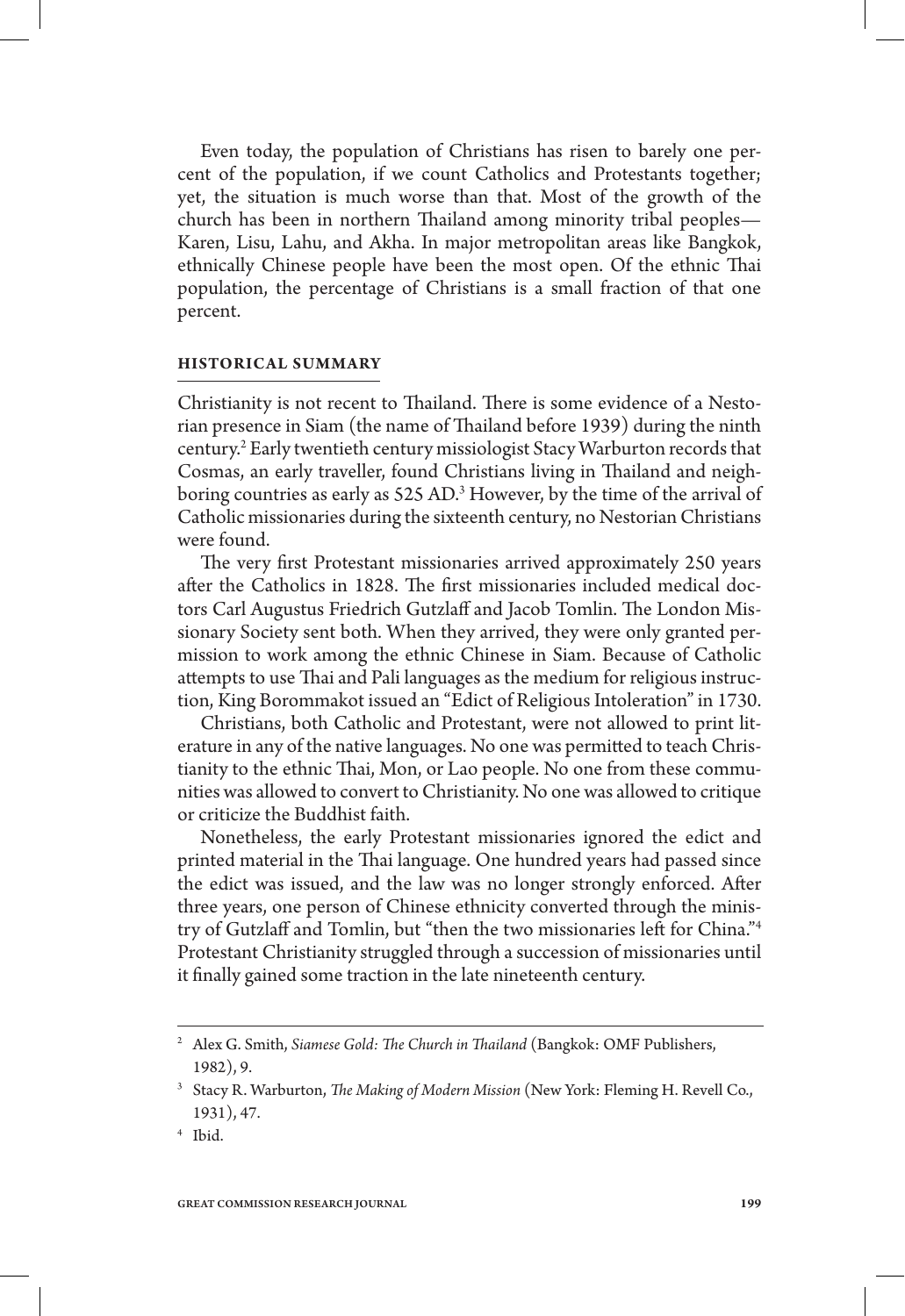#### **Health in the Tropics**

One of the primary factors affecting the early years of Protestant missionary work was the climate of the central plains. Bangkok and Ayutthaya are both situated on a marshy, flat, flood plain, crisscrossed with rivers and canals draining into the Gulf of Thailand. On average, this tropical expanse is one of the hottest in the world; the weather is consistently hot all year long. The temperature rarely drops below 26 degrees Celsius at night, even in the coolest of seasons. The central plain is ideal for the cultivation of rice and other agricultural endeavors, but the seasonal floods and constant humidity are also ideal for the breeding of disease and mosquitoes.

When the first Protestant missionaries arrived, Thailand had a population of only four million people. Cholera, typhoid, dysentery, small pox, tuberculosis, and malaria were instrumental in keeping the population low. Even today, almost all missionaries have experienced the effects of tropical diseases needing treatment. Dysentery and dengue are among the continuing plagues of modern Thailand. One missionary working with the author suffered from meningitis because of contact with stagnant water. The heat is also a constant problem even for native born Thai, causing occasional dizziness, rashes, lesions, and problems associated with dehydration, including kidney stones. The author has experienced many of these difficulties as well, including the mental and physical torment of a six-day battle with intestinal dysentery that produced hallucinations, as well as continuous vomiting and diarrhea.

Even though many early missionaries were doctors, English and American doctors were not trained in tropical disease. The death rate among missionaries, especially among children, was beyond expectation. By July 1835, all missionary children born in Thailand, except one, died before the age of eighteen months. Most missionaries left the field because of failing health, either of their own or of a family member. Only a few persevered.<sup>5</sup>

Dr. Saiyasak wrote, "Illness and death were the determinative factors prohibiting Protestant missionaries from living long enough to deepen their relationships sufficiently and see the fruit of their labor. Such an atmosphere was not conducive to planting new religious faith; it was into this atmosphere that Protestant Christianity made her first entrance into Thailand."<sup>6</sup>

Herbert Swanson, historian and professor at Payap University in Thailand, concurs that health problems caused a discontinuity in missionary presence, which contributed to a lack of growth. No one stayed long enough to create the relationships needed for evangelism.7

<sup>5</sup> Ibid., 186.

 $^6$  Saiyasak, "The History of Christian Interactions," 13.

<sup>7</sup> Herbert R. Swanson, *Khrischak Muang Nua* (Bangkok: Chuan Press, 1984).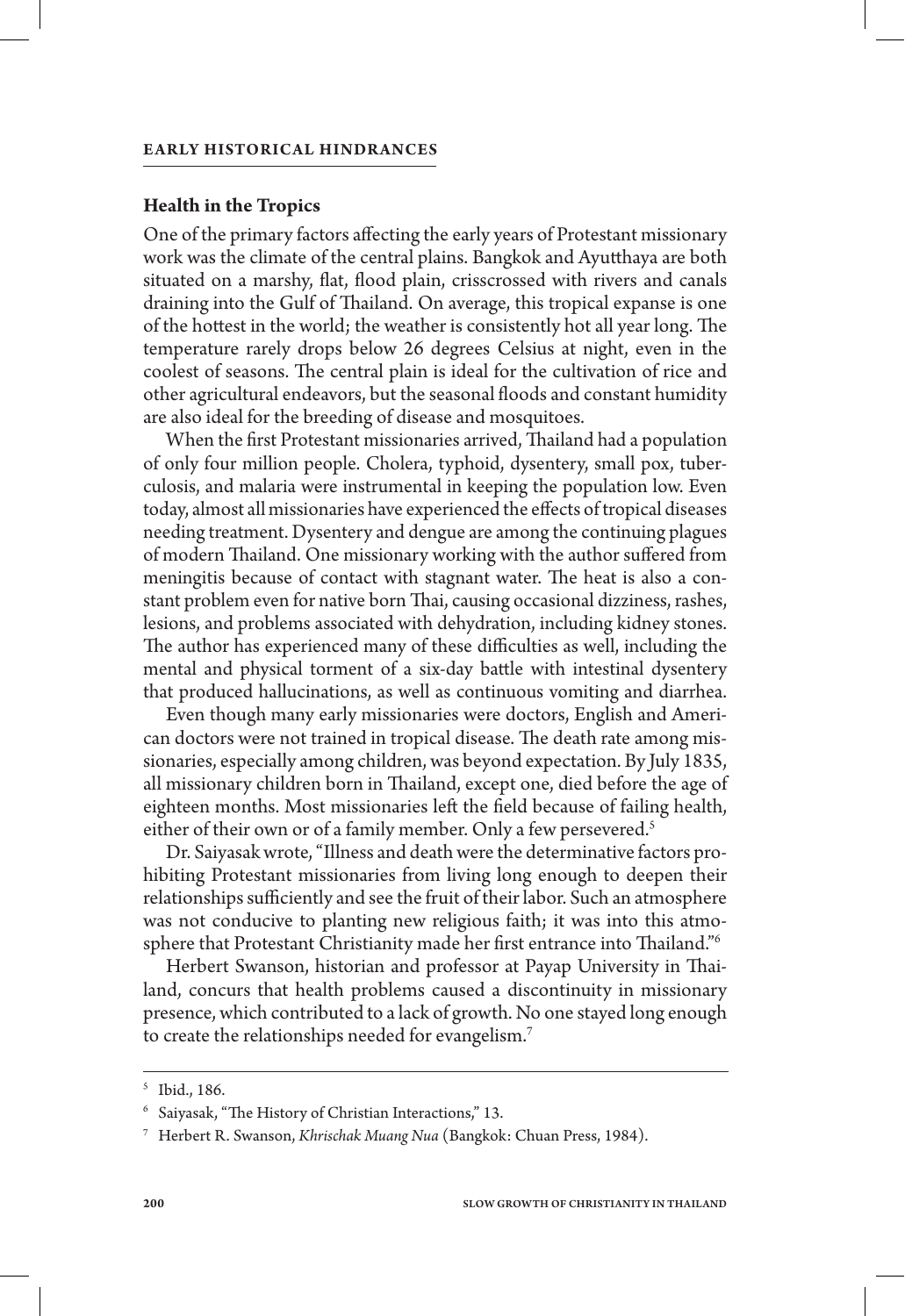# **Early Ministry Approaches**

Early missionaries relied on ministry approaches that were effective in a Western context, but did not produce much fruit in the Buddhist context of Southeast Asia. These missionaries relied on one-to-one evangelism (in a collectivist society). They distributed printed literature in a primarily oral society and conducted medical ministry that was not effective in the tropics. In addition, many of these same missionary physicians were dying while treating others.

## *Medicine.*

According to the memoirs of early missionary George McFarland, Thai people living in the nineteenth century believed their own medicine was far superior to Western medicine. A Western doctor would need to give a thorough physical examination before determining the disease and treatment. Thai physicians would use magic and divination to determine whether the patient would recover or not. Therefore, the Western physicians were thought to be less skilled than the indigenous professionals.<sup>8</sup>

### *Literature Distribution.*

Gutzlaff and Tomlin, the very first missionaries, became involved in the distribution of Bibles, but only among the Chinese population. Soon, they were able to translate the Gospels from Chinese into Thai, but their helpers were Chinese and Burmese. The translation was poor and not even written in Thai script, but in a Roman script that Thai people could not read. Neither the Chinese or Burmese assistants were able to write Thai. They could speak Thai imperfectly but had not mastered the script.<sup>9</sup>

The problem went deeper. When Christians did communicate, both orally and through literature, the words chosen were incomprehensible to a Buddhist mindset. In order to avoid confusing Christianity with Buddhism, early Christian translators invented words that were specific to Thai Christianity and only comprehensible to the indoctrinated Thai Christian. According to Dr. Boon-Itt and his wife, the Christian vocabulary problem continues even to this day.<sup>10</sup>

# *Educational Ministry.*

One of the most effective ministries of the early missionaries was education, and it can be argued that it remains so today. "It was the firm belief of the

<sup>8</sup> George B. McFarland, *Historical Sketch of Protestant Missions in Siam, 1828–1910* (Bangkok: Bangkok Times Press, 1928), 13.

 $^9$  Saiyasak, "The History of Christian Interactions," 34.

<sup>&</sup>lt;sup>10</sup> Batoon Boon-Itt and Mali Boon-Itt, "Communicating in Context for a Theravada Buddhist Breakthrough," *Mission Frontiers* 36, no. 6 (2014): 15–19.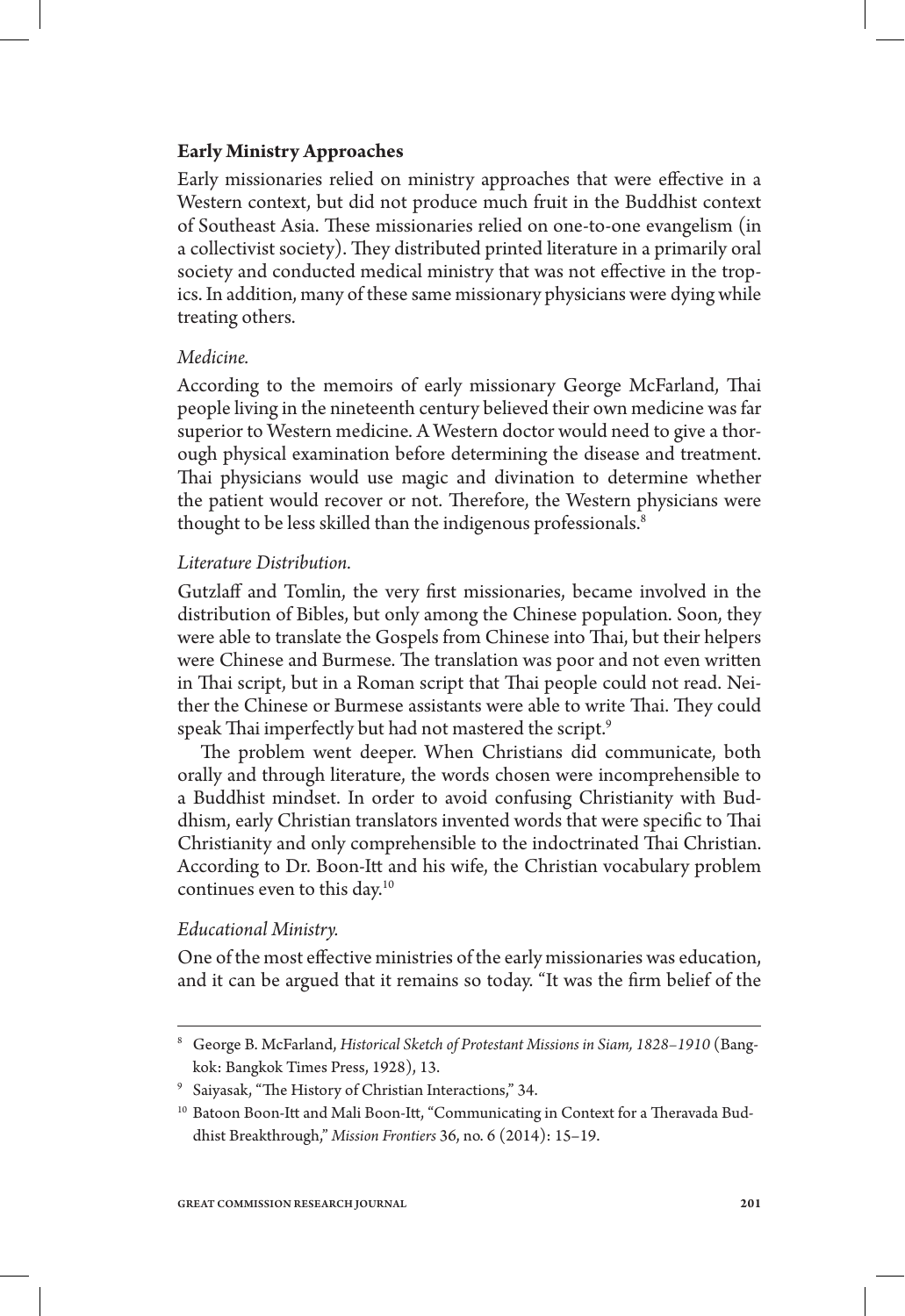majority of Protestant missionaries that education must be a necessary part of the evangelization process."11

Early missionaries added a component to education that increased its effectiveness. Thai children who wanted an education were "adopted" by the missionaries. The children lived with the missionaries, were given chores, ate together, participated in Christian services, and often were treated as their own. The children were taught and raised by the missionaries. This model of education fit well with the Buddhist pattern of education where male children are offered in service to the temple. These "children of the temple" (เด็กวัด) served the monks in exchange for an education. This is a practice that continues to this day. Poor parents will send their children to live in the temple as servants in order to receive an education that the parents could not afford otherwise.

This model produced the first generation of Thai Christians who were indebted to the missionaries for their education and care (see section on patron-client relationship). Bradley records that "a plan of redemption"<sup>12</sup> was implemented by the missionaries. Parents would often use their children as collateral for loans. In exchange for money to pay off debts, children were sold to the missionaries to be raised and educated by them. This new policy was extended to young Thai females as well, making Christian missionaries the first to provide education to girls in Siam (Thailand).

### **Lack of Persecution/Indifference**

Tertullian famously declared in his work, *Apologeticum*, "The blood of the martyrs is the seed of the Church." Apart from a few occasions, however, martyrdom has been rare. The usual response of the Siamese has been indifference. The deaths of Protestant Christians Nan Chai and Noi Sunya in 1869 were a pivotal moment for Protestant missions in Siam. Partially because of the martyrdom of these two northerners, the king of Thailand felt compelled to issue an edict of toleration for the Christian church in 1878.

Persecution has been rare in Thailand. This may seem like a perverse point, but the rarity of persecution and the incredible indifference to the gospel was a growth killer for the Christian church. Christianity has never been seen as a major threat to Buddhism, and it has never been forcefully suppressed, except on very rare occasions. The result of these rare persecutions has always been growth.

<sup>&</sup>lt;sup>11</sup> Saiyasak, "The History of Christian Interactions," 32.

<sup>&</sup>lt;sup>12</sup> William L. Bradley, Siam Then: The Foreign Colony in Bangkok Before and After Anna (Pasadena, CA: William Carey Library, 1981), 43.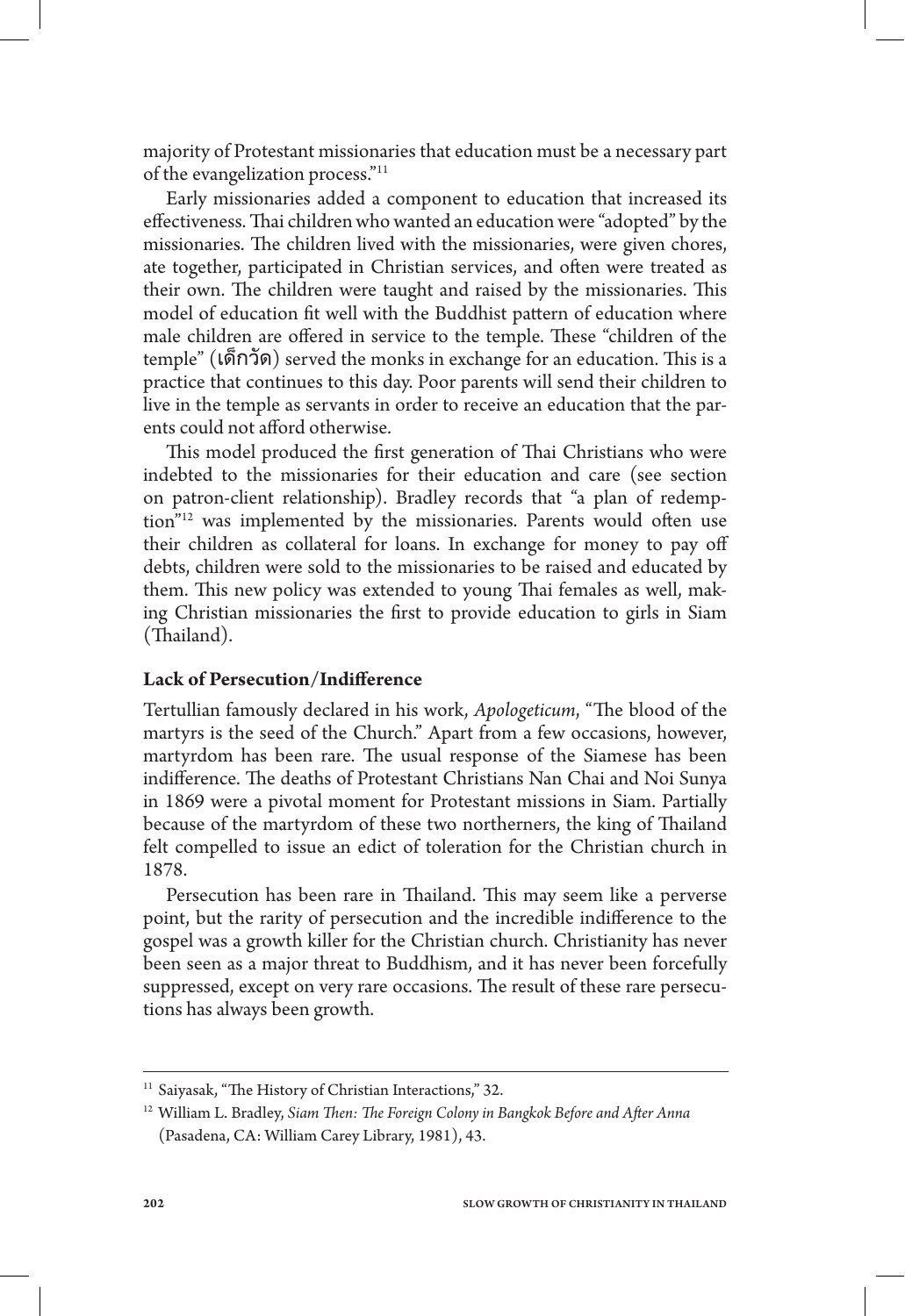#### **Nation and Religion**

Two studies found that the number one hindrance to Thai people becoming Christian is that Christianity is "not Thai." Professor Philip Hughs conducted a survey among students studying at McGilvary Seminary and found that two-thirds of the students felt that the foreignness of Christianity was a significant barrier to becoming a Christian. Hughs wrote, "It was interesting that problems of opposition from family and friends, or problems with the nature of Christian belief itself were not nearly as significant ... as the fact Christianity was 'not Thai."<sup>13</sup>

Saiyasak confirms that Thai people, in general, view Christianity as the religion of the foreigners.<sup>14</sup> More than that, many Thai people believe that foreigners are not able to understand the ways of Thai culture. Although not universal, it is common for a foreigner's ideas to be dismissed simply because they come from a foreigner. This is not unique to Thailand. However, it does affect how Thai people view Christianity.

University students, both Christian and non-Christian, who were interviewed considered Buddhism to be an inherited religion or culture. It is part of the identity of being Thai. Buddhism and "Thai-ness" are not easily separated.<sup>15</sup> Males find it even more difficult. Part of the respect shown to family is to become an ordained monk for a short time in early adulthood. This brings merit to the mother and enables her to enter into a better rebirth. When one becomes a Christian, that person disconnects from ritual; this decision affects the whole family and community.

Historically, missionaries ignored this communal aspect of religion. How does one become a Christian and also stay part of the Thai community? Herbert Swanson reported that early missionaries would often insist that new converts join with the foreigners and separate themselves from communal and family pagan rituals. This would isolate the new convert from his or her family and community; thus, Christianity was not an attractive prospect.16

<sup>&</sup>lt;sup>13</sup> Philip Hughs, "Accepting the Christian Faith in Thailand," Christian Research Associa*tion Bulletin* 6, no. 4 (1996): 6–9.

<sup>&</sup>lt;sup>14</sup> Saiyasak, "The History of Christian Interactions," 13.

<sup>&</sup>lt;sup>15</sup> Suragarn Tangsirisatian, "Factors Relevant to Conversion Among Thai University Students: A Comparative Study of Christian and Non-Christian Ethnic Thai University Students" (masters thesis, Canadian Theological Seminary, 1999), 81.

<sup>&</sup>lt;sup>16</sup> Herbert R. Swanson, "This Heathen People: The Cognitive Sources of American Missionary Westernizing Activities in Northern Siam, 1867–1889," (unpublished thesis, University of Maryland, 1987).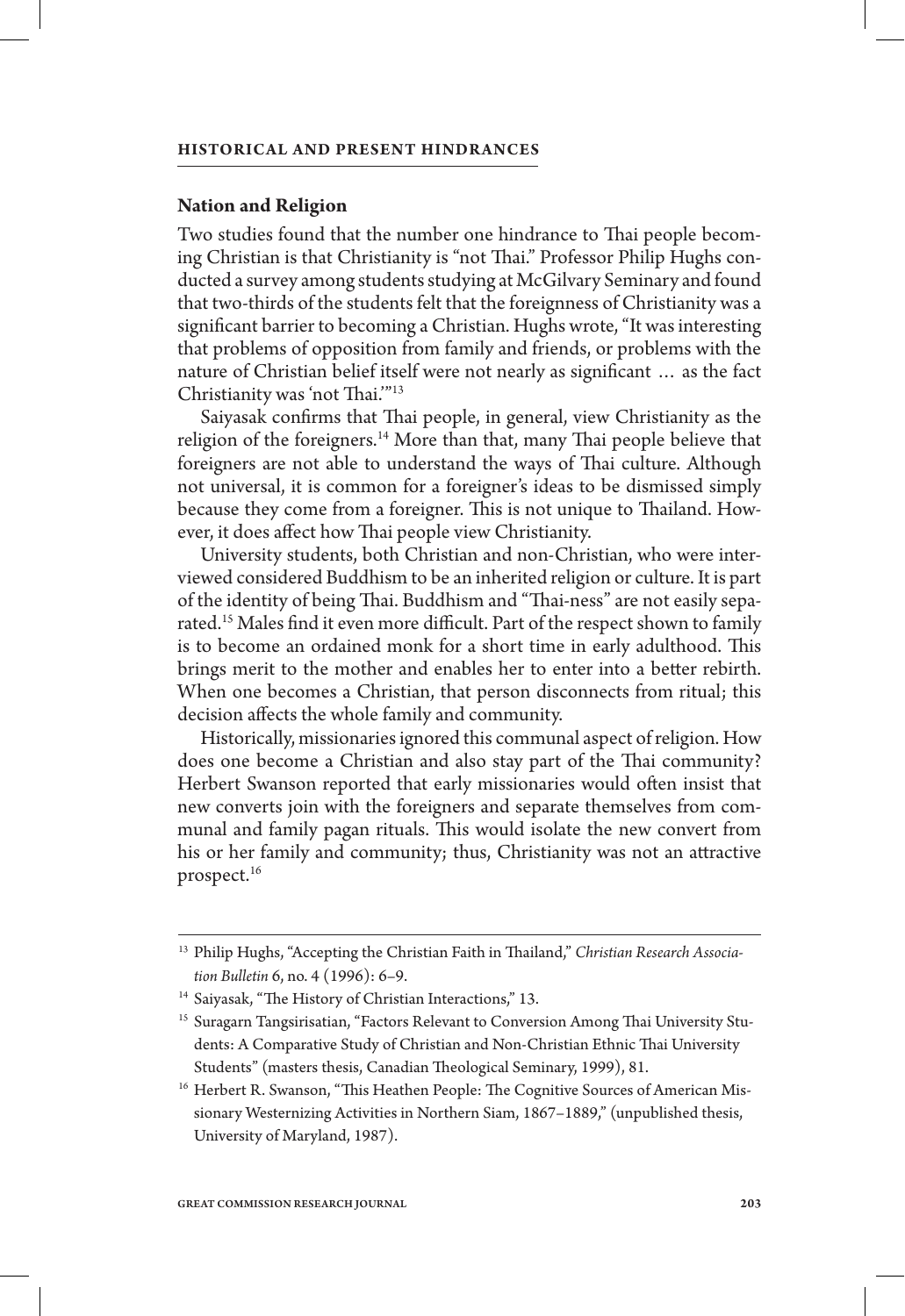Even at the present time, the author is aware of churches that forbid children from attending the funeral rituals of parents because they are pagan and Buddhist. This is not the case for most churches. However, Christianity in Thailand must come to an agreement about what is acceptable participation in Thai culture and what is "participation with demons."<sup>17</sup>

# *Historical Roots of Christian foreignness.*

The phenomenon of Christianity as a foreign religion has historical roots. Christianity entered into Thailand with the colonial Europeans. Christianity was, and still is, perceived as a Western religion. To accept the religion of the westerners is to be absorbed into the colonial powers. Thailand is one of only a very few Asian countries that were never colonized by a Western country. This is a fact of which Thai people are proud. Thailand has adeptly maneuvered itself through the dangerous colonial waters by adapting when necessary, but also by maintaining their independence and identity, of which Buddhism is a central part.

Furthermore, the arrival of Protestant missionaries came at the same time when France, England, and the United States were expanding their control and influence over Southeast Asia. To the Thai royalty and government, Christianity and colonialism were one and the same.

Thus, "The perception of Christianity as a mechanism for the advancement of foreign Western powers permeated the minds of the common people, especially in and around Bangkok. The social reaction against Thai people who converted to Christianity was strong. The Thai people equated Christian conversion with joining a foreign religion, rejecting the ancestral institutions, and merging with another race. Thai people converting to Christianity were branded as national traitors. In some areas, economic restrictions were placed on Thai people who did make a profession of faith."<sup>18</sup>

# **Confrontational Evangelism**

Another obstacle to evangelism was the confrontational approach of the missionaries. Thai people are traditionally non-confrontational. Many westerners mistake this non-confrontational approach with dishonesty. However, this is a misunderstanding. English is a very dualistic language. Questions are often direct, and answers are expected to be clear.

English has only one word for "yes" and one word for "no." In the Thai language, there are many shades of "yes" and "no" depending on the question and the politeness of the response. Using the Thai language, one can say "yes" and not really mean "yes." This poses a difficult problem for missionaries who use evangelism techniques where a direct or immediate response is

<sup>&</sup>lt;sup>17</sup> See 1 Corinthians 10:20.

<sup>&</sup>lt;sup>18</sup> Saiyasak, "The History of Christian Interactions," 20.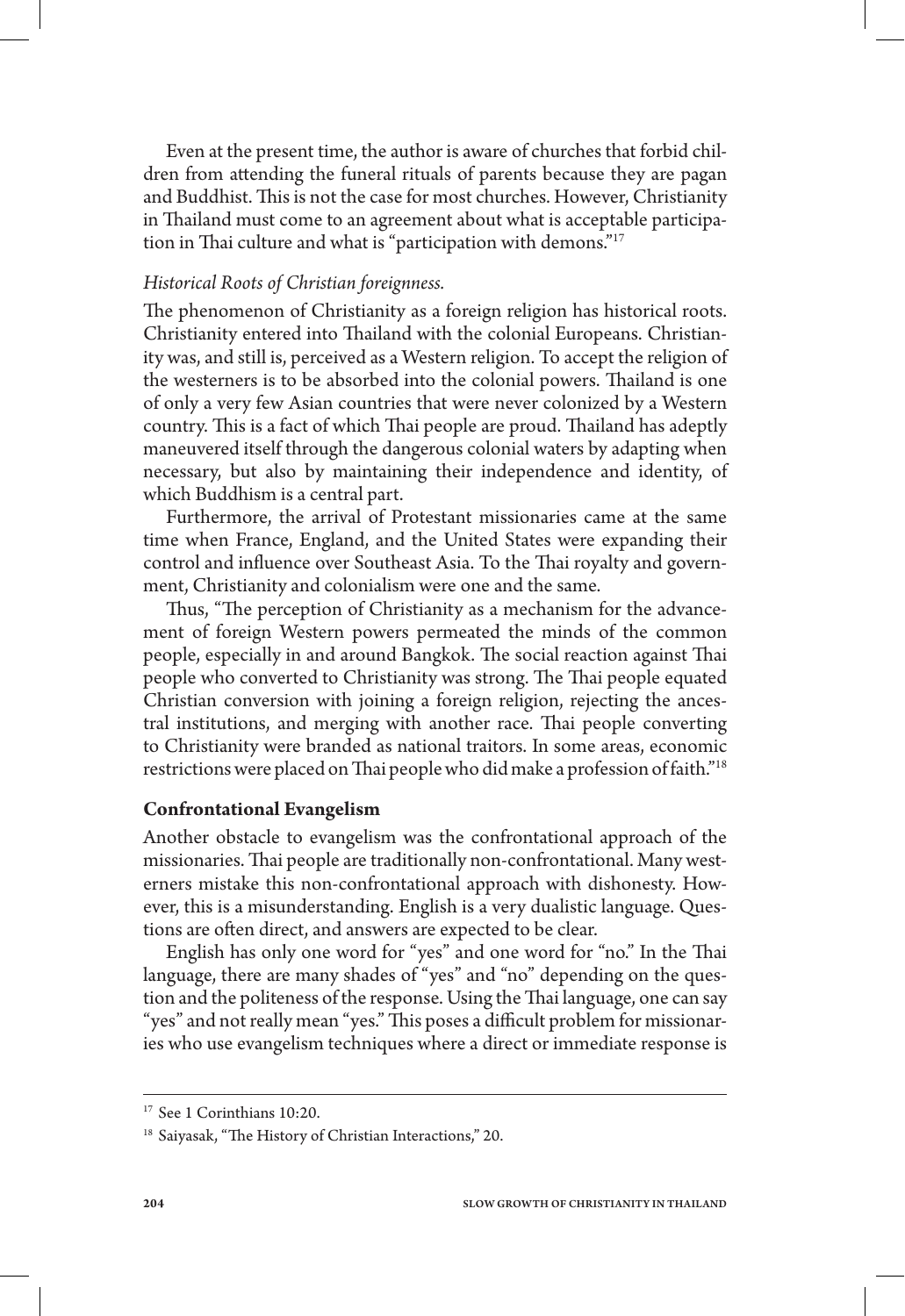required. Even asking a non-religious question in English through a translator can be difficult.

In Thailand, interaction is often related to context and one's relative position in society. It is usually impolite to say "no" to any question if the relationship is distant. There are itinerate preachers from the West who claim hundreds or thousands are responding to the gospel in Thailand. This author has observed this phenomenon while attending such religious events. The proof of conversion is that many people respond to an invitation to "pray" by raising their hands during an evangelistic rally. Actually, the people are being polite to the visiting foreigner so he or she will not be shamed (lose face).

Christianity did not firmly take root until the time of Daniel McGilvary who began a mission in northern Thailand in 1867. McGilvary adopted a relational approach and adapted his missions model to fit more closely with Thai social norms.<sup>19</sup>

### **Patron-Client Relationship Structure**

One of the most misunderstood cultural structures in Thailand is the patron-client social system. Westerners, especially missionaries and mission agencies, have a difficult time operating within this system because it violates foundational Western values. However, this social construct is found in much of the majority world. Misunderstanding this social reality has caused difficulties for Western political leaders as well as mission practice. From creating a stable society in Afghanistan to building self-funding and selfpropagating churches, Western leaders need to understand and work within or through the patron-client system.

In biblical times, Rome had a well-formed patron-client social structure very similar to Thailand. This means that biblical writers were familiar with this social context, and they operated within it. Our English word for "patron" is derived from the Latin "pater" or "father." The word client is also derived from Latin, "cluere." The word literally means "to hear oneself called," as a child would be called by the father. Although not specifically a patriarchal or male-dominated cultural construct, those filling the role of patron are most often male. In Thailand, women are sometimes patrons, but to a much lesser extent than males.

The psychology of the patron-client relationship in Thailand is built on the concept of *bun khun*. The patron provides favor and care to the client in exchange for loyalty and service. The client becomes "indebted" to the patron and therefore shows intense loyalty. The patron, however, is required to provide for the client, to make sure the client has his physical, economic,

<sup>&</sup>lt;sup>19</sup> Karl Dahlfred, *Daniel McGilvary: Pioneer Missionary to Northern Thailand* (Amazon Digital Services, Kindle Edition, 2013).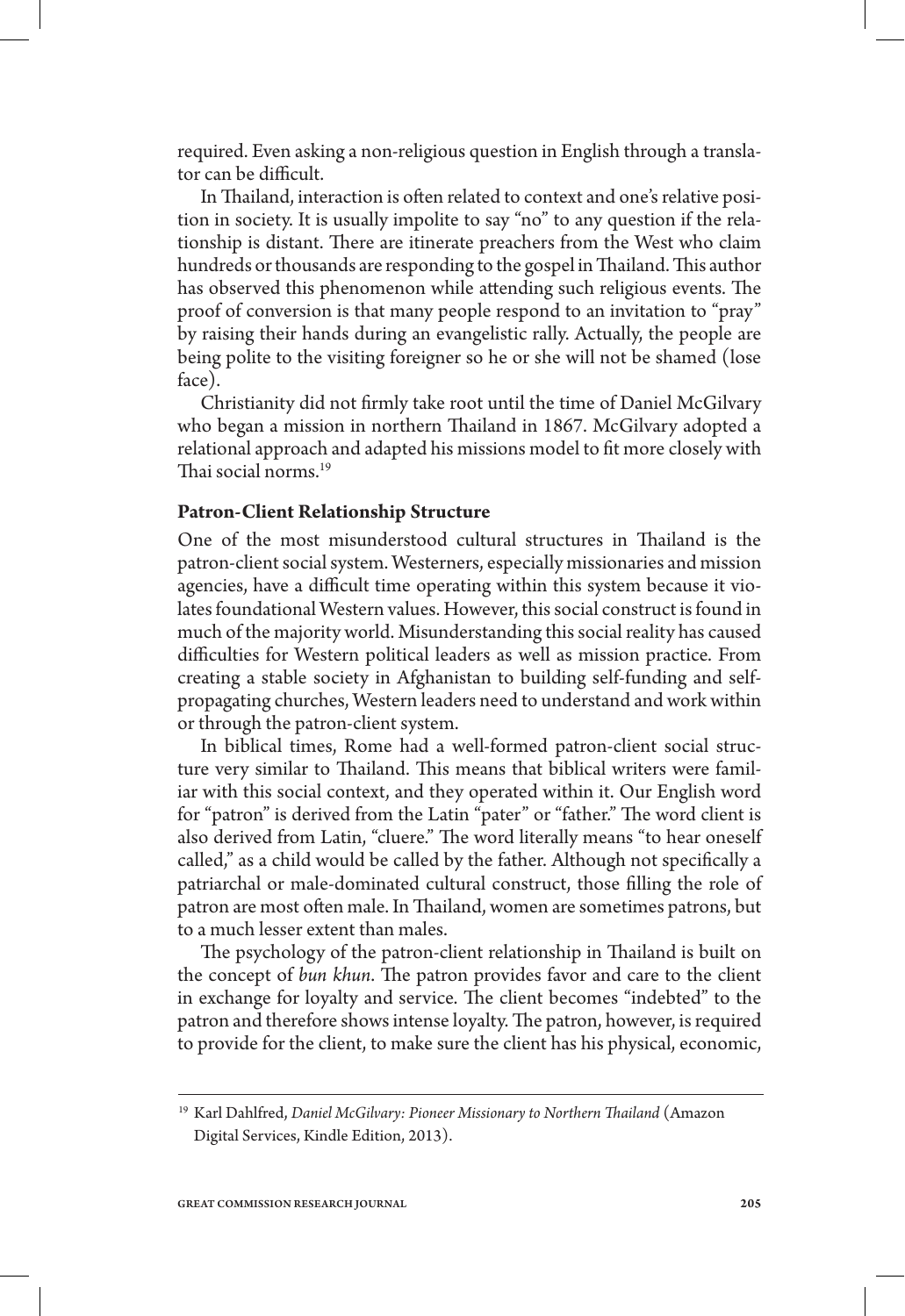and social needs met. The patron will provide for health care, attend weddings and religious ceremonies, give gifts at special occasions, and even care for widows or orphans if needed. To remove this care is to betray the patronclient relationship.

According to Taylor, *bun khun* is a type of indebted goodness. It is a "psychological bond between someone who, out of sheer kindness and sincerity, renders another person the needed help and favor, and the latter's remembering of the kindness done and his ever readiness to reciprocate the kindness."<sup>20</sup> Even Thai people are careful about entering into a *bun khun* relationship because of the obligations involved and the difficulty of extracting oneself from such a commitment. Many missionaries have fallen into this trap, and this construct hinders indigenization. Once in a patron-client relationship, the client will expect that relationship to continue indefinitely.

According to Thai cultural anthropologist Chai Podhisita, the patronclient construct is not peripheral to Thai culture but woven into the very fabric of Thai society.<sup>21</sup> Understanding relative relationships can enable the missionary to be very effective in evangelism and church planting. In this author's experience, understanding one's status and how to use that status to develop loyalty is a great help to evangelism. The difficulty for missionaries comes from extracting oneself from the obligations of the relationship in indigenizing the church.

The missionary can learn from the example of Thai pioneer missionary Daniel McGilvary (1828–1911). Payap University's College of Divinity is named after him. His work solidified Christianity in northern Thailand where Christianity still has its greatest influence and the largest number of churches.

McGilvary built the Christian church on the patron-client model. He became a client to the commissioner of Chiang Mai and operated as a patron to the Christians of northern Thailand. Anthropologist Edwin Zehner noted that Christianity was expanding rapidly until the interference of the American Presbyterian mission in 1895. The mission decided to replace the patron-client structure and impose a church polity based on American democratic principles. Instead of relating to a patron, churches and members were expected to submit to elected committees.<sup>22</sup> According

<sup>&</sup>lt;sup>20</sup> Stephen Taylor, "Patron-Client Relationships: A Challenge for the Thai Church," Mis*sion Round Table: e Occasional Bulletin of OMF Mission Research* (2007): 17.

<sup>&</sup>lt;sup>21</sup> Chai Podhisita, "Buddhism and the Thai World View," in Amara Pongsapich, et al (eds.), *Traditional and Changing Thai World View* (Bangkok: Social Science Research Institute, Chulalongkorn University, 2013), 32.

<sup>&</sup>lt;sup>22</sup> Edwin Zehner, "Church Growth and Culturally Appropriate Leadership: Three Examples from the Thai Church," (Unpublished paper, Fuller Theological Seminary, Pasadena, CA, 1987).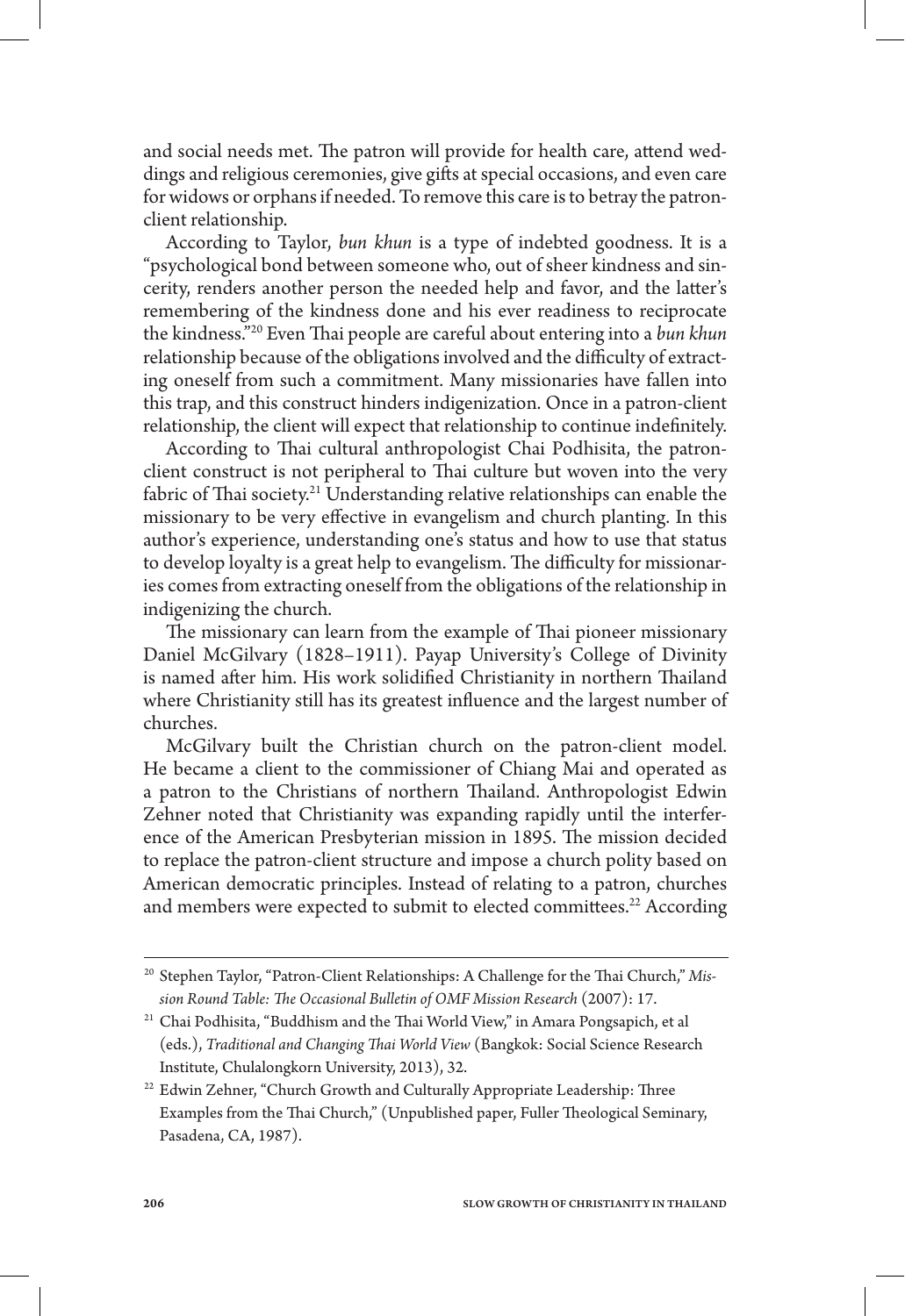to Taylor, "it was unfortunate that a Western democratic system was introduced rather than a biblical one."23

Had the mission been run on the original patron-client pattern set by McGilvary, his status as client and patron could have produced a much greater harvest, according to Zehner.<sup>24</sup> Church growth was also slowed by an argument about church support. McGilvary favored a more nuanced approach to support for churches. The American church won the argument, and decreased support to churches rapidly without replacing it with some other form of care. Thus, the patron-client contract was broken. The result was distrust of the patron and a slowing of church growth.

Hindrance to growth comes when one attempts to impose Western models of church on Thai church structures, which foreign mission agencies often do. In addition, not understanding the significance of the patronclient model, mission agencies withdraw support before a new model of care has been established. Moreover, it must be noted that this transition cannot effectively take place without a strong Thai leader, a leader with enough social status to shepherd the process across the organization, guiding the process. The most successful "missions" have indigenous leaders with high social status (family name, education, respect) and resources—local and foreign—at their disposal.

Western agencies must also understand that democracy is not expected or even wanted among lower status individuals.<sup>25</sup> The desire among many is for security—financial and otherwise. Their desire is not often for participation in governance. Governance is the duty of the leader, the patron. This may be anathema to many Western ears, but democracy is not always wanted or desired.

Wit Wisadavet, a Thai researcher, asserts that most Thai people do not believe that democracy is the best system for a Buddhist society. Buddhist teaching has historically promoted the ideal of a righteous dictator. The famous monk Buddhadasa, who died in 1993, also taught that society is better served by a virtuous dictator.<sup>26</sup> This is an idea advocated in many Asian societies, including Singapore, Malaysia, and China.

Democracy is perceived as too chaotic. Democracy does not promote peace, but conflict. Many Asians do desire democracy, but it is not a universally accepted concept of government. Elections are often held to

<sup>23</sup> Taylor, "Patron-Client Relationships," 103.

<sup>&</sup>lt;sup>24</sup> Zehner, "Church Growth and Culturally Appropriate Leadership."

<sup>25</sup> Norman Jacobs, *Modernization Without Development* (London: Praeger Publishers, 1971).

 $26$  Wit Wisadavet, "The Buddhist Philosophy of Education: Approaches and Problems,"  *e Chulalongkorn Journal of Buddhist Studies* 2, no. 2 (2003): 159–188.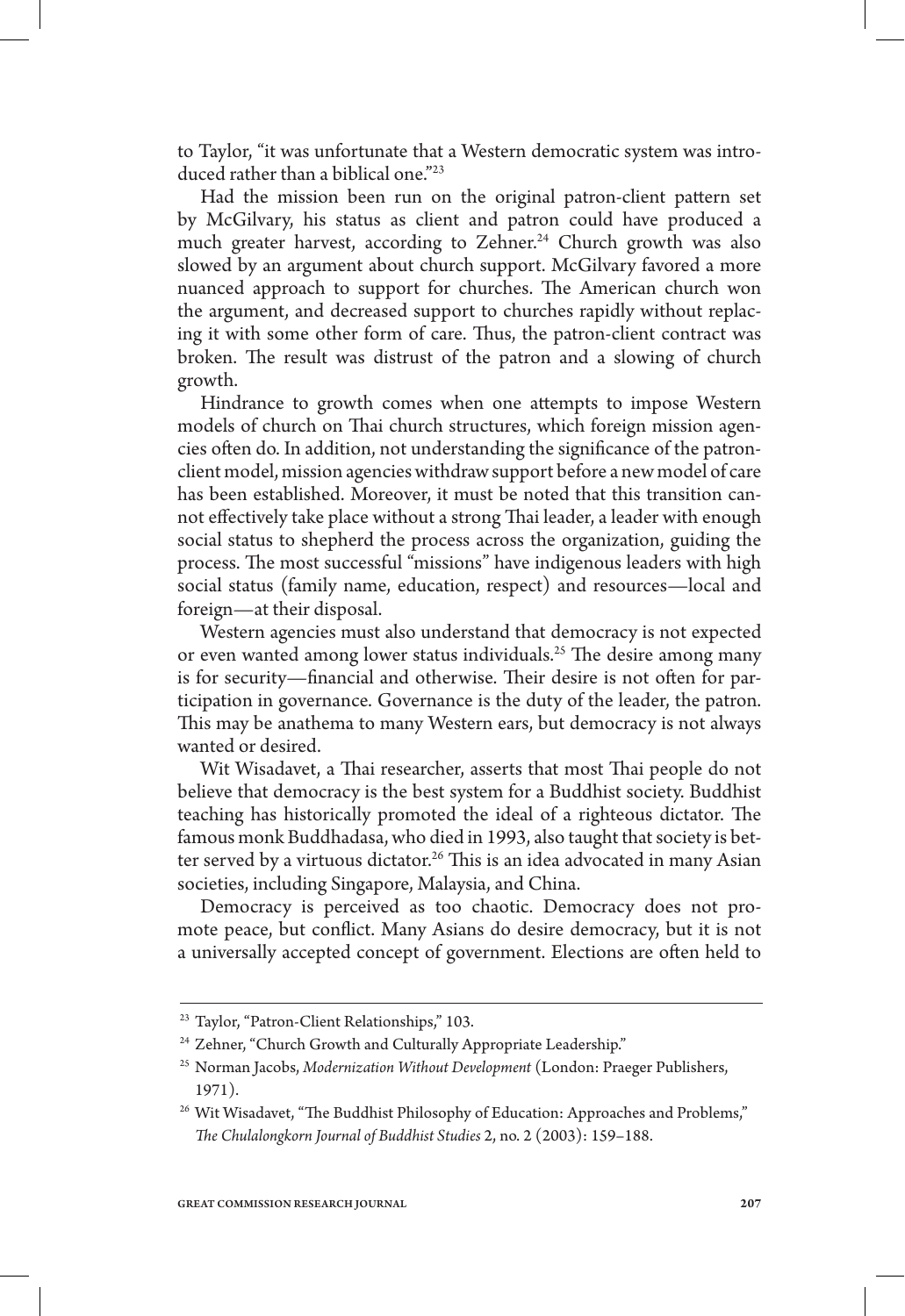appease Western patrons, not because elections are thought good or even wise. $27$ 

The trend towards self-sufficiency has also been problematic in Thailand. Mission agencies often withdraw support without replacing the patronclient structure of the missions agency with a more indigenous one. Again, this requires a strong Thai leader who has the experience, resources, and status to take over the position of patron from a missionary. The mission agency may need to support the new Thai leader (in an undemocratic way) for a longer period than they feel comfortable. Without this structure in place, however, many of the members and churches under the influence of the missions agency may feel betrayed.

### **CONCLUSIONS**

### **Health Care and Literature**

How are these hindrances being overcome today? Health issues are less of a problem today for missionaries from more temperate climates. Access to excellent health care and technological developments like air conditioning make life in the tropics much more comfortable. Literature distribution is more effective today among the middle to upper class. Translations are better, but there is still a great lack of training material in the Thai language. Many ministries have moved beyond literature to visual-based medium (videos and the Internet) to reach a more technologically savvy and visually oriented culture.

### **Education**

Churches that "adopt" children at risk in order to provide for them and educate them are still one of the most effective forms of ministry. Although not technically orphanages, many churches provide housing and tuition support for children desiring educational attainment. Some children have no parents, some are abandoned, and some are from families too poor to provide education or even food for their children. Children study, work, and live at the church, attending a church-based school or a school nearby. This author is involved with several such projects, raising up a new generation of well-loved and discipled children for the future.

This model of ministry has also been found to be effective in preventing human trafficking. Parents, who might otherwise have sent their children to

<sup>27</sup> See Meic Pearse, *Why the Rest Hates the West: Understanding the Roots of Global Rage* (Downers Grove, IL: InterVarsity Press, 2004); Mark R. Thompson, "Pacific Asia After 'Asian Values': Authoritarianism, Democracy, and 'Good Governance,'"  *ird World Quarterly* 25, no. 6 (2004): 1079–1095.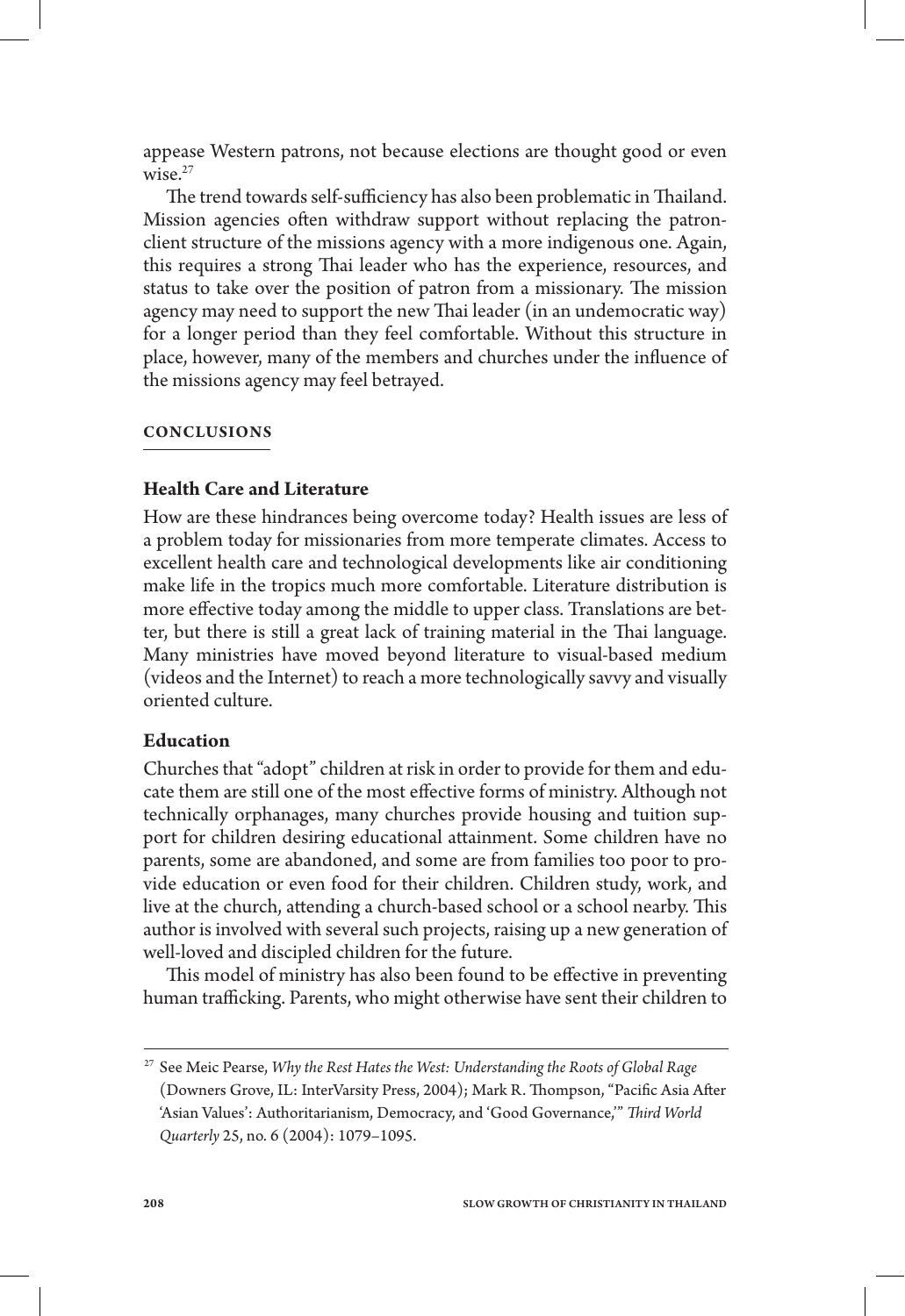"work" in the city, will give their children to the church instead. Although controversial among some more liberal organizations, the practice is effective because it follows the cultural model of dedicating children to serve at the temple. Furthermore, it places children and their families in a *bun khun*  relationship with the church leaders.

# **Indigenous Leadership**

The most effective churches are those with leaders who have sufficient moral and social status to be seen as respected teachers in the culture.<sup>28</sup> This includes family background, education, and financial resources. The Hope Church movement<sup>29</sup> and its offshoots are one such example, as is Jaisamarn Full Gospel Church, among others. According to sociologist Rodney Stark, effective Christian movements are started among the privileged classes.<sup>30</sup> In order to move from a missionary-based Christianity, missionaries must find and disciple qualified leaders who are culturally fit to lead. Many organizations are making good progress in this area, but the focus on the poor and tribal areas in evangelism must be matched with successful evangelism of the urban elite.

# **Patron-Client Structure**

The misunderstanding of the patron-client culture by Western mission agencies is still a significant hindrance to evangelism. Western mission agencies often impose Western church structures on the Thai church and create problems for developing self-governing and self-funding churches.

Western churches, for financial or philosophical reasons, pull support from churches without having the appropriate structure or policies in place. It is not unreasonable to want churches to be self-supporting, but it must be replaced with an acceptable alternate support structure. Instead of direct nancial support, mission organizations can fund training events, conferences, and other aspects of ministry that build community. It is also very important to have funds to support pastors and leaders who are having family or financial difficulties. For example, funds might be available to help with hospitalization or tuition support for the children of pastors. Very few

<sup>28</sup> See 1 Timothy 3:1–7.

<sup>&</sup>lt;sup>29</sup> The most successful church growth and church planting movement in Thai history has been the Hope Church movement, which was founded in 1981 by Dr. Kriengsak Chareonwongsak. The church operates firmly on the patron-client model. Its recent divisions aside, the Hope Movement and its daughters' organizations are still the most prolific church planting movement in Thai history.

<sup>&</sup>lt;sup>30</sup> Rodney Stark, *The Rise of Christianity: How the Obscure, Marginal Jesus Movement Became the Dominant Religious Force in the Western World in a Few Centuries* (Princeton: Princeton University Press, 1996), 37.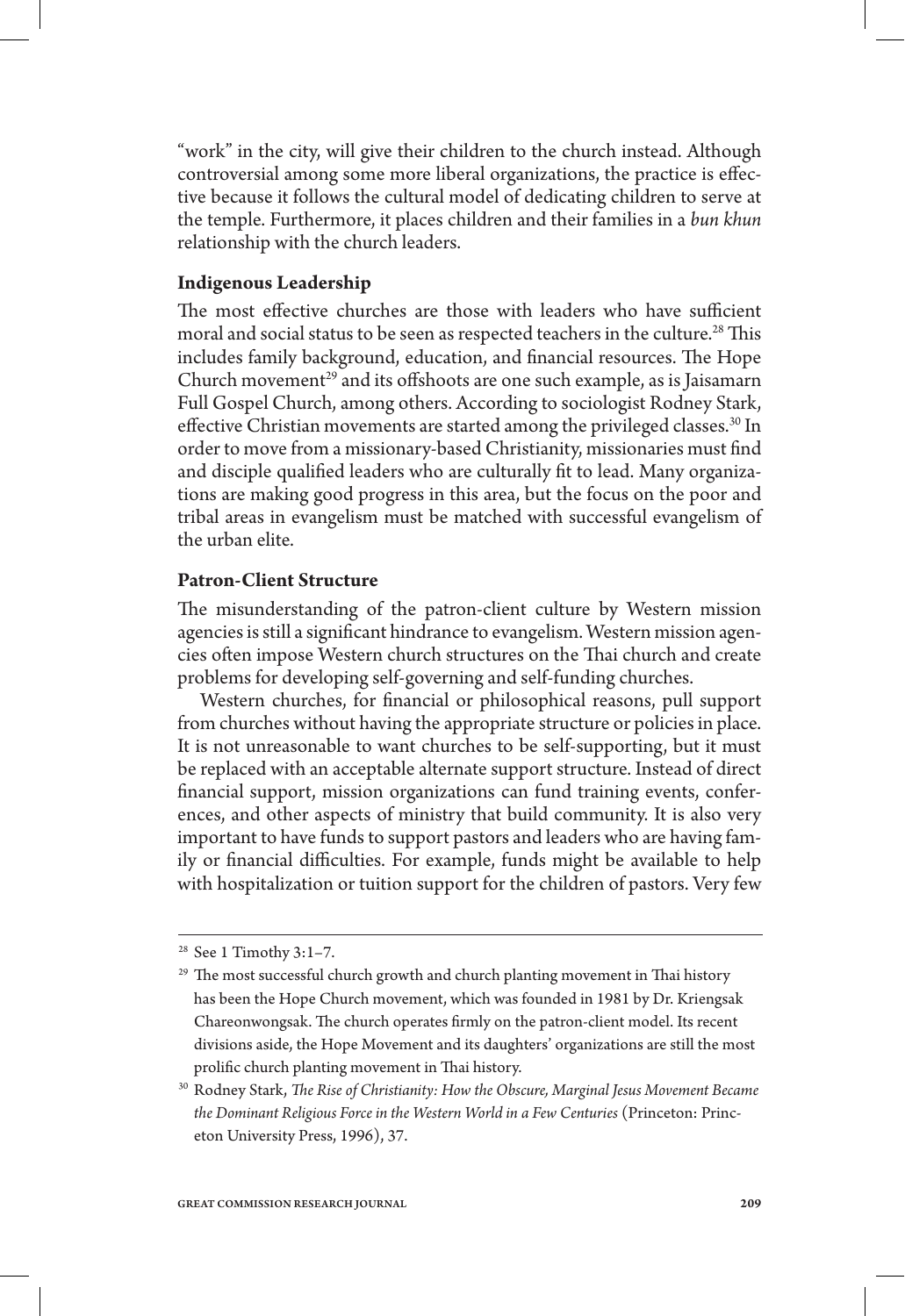Western organizations have done this well. Where it has been done well, there has been a strong, well-resourced indigenous leader who filled the vacuum, while still showing respect to the founding agency.

The Thai pastor or spiritual leader must have the necessary status to fulfill this role. If they do, they are expected to exercise authority ( $W5$  $\mathcal{E}$ ) อำนาจ / สิทธอำนาจ) and benevolence (พระคุณ / เมตตากรุณา). $31$  Members of the church are expected to show deference, loyalty, and obedience. The result will be church growth. This is why the fastest growing movements in Thailand are led by indigenous pastors with high social status. $32$ These pastors and leaders understand the patron-client model and can use it effectively.

Western agencies also place too much faith in elections and democratic procedures that cause conflict and instability in Thai relationships. Each indigenous organization needs to develop its own governing form. The checks and balances of leadership should be natural to the culture.

### **Christianity as a Foreign Religion**

The greatest hindrance to the gospel is still the common view that Christianity is a foreign religion. In the mindset of most Buddhist Thais, to be a Christian is to cease to be Thai. In the opinion of this author, a separation must occur between Buddhism and culture for this hindrance to be overcome. This can only occur through a cataclysmic event. Unfortunately, China, Vietnam, and Cambodia are examples of this separation, but it came at the cost of great persecution and many lives. Thailand is about to go through a crisis that will either pull people closer to Buddhism or farther away. The impending ascension of a new monarch and the political turmoil surrounding that transition will be profoundly unsettling for the Thai people.

This author predicts that the era of persecution in Thailand is yet to come. With a Christian population of less than 1 percent, there is no threat to the majority religion. However, when Christianity reaches parity with Islam at about 5 percent, Christianity will be seen as a significant threat, and serious persecution will become more widespread.<sup>33</sup> The future is not without hope. However, it is the view of this author that Christians must stand ready for a move of God to come through a time of great pain and suffering. Only time will tell if this prediction comes true.

<sup>&</sup>lt;sup>31</sup> Taylor, "Patron-Client Relationships."

 $32$  Ibid.

<sup>&</sup>lt;sup>33</sup> This has occurred in Sri Lanka where the Christian population stands at 7.4 percent in 2011. According to personal communication with Christian leaders in Sri Lanka, even Buddhist monks have participated in the killing of Christians and the burning of churches.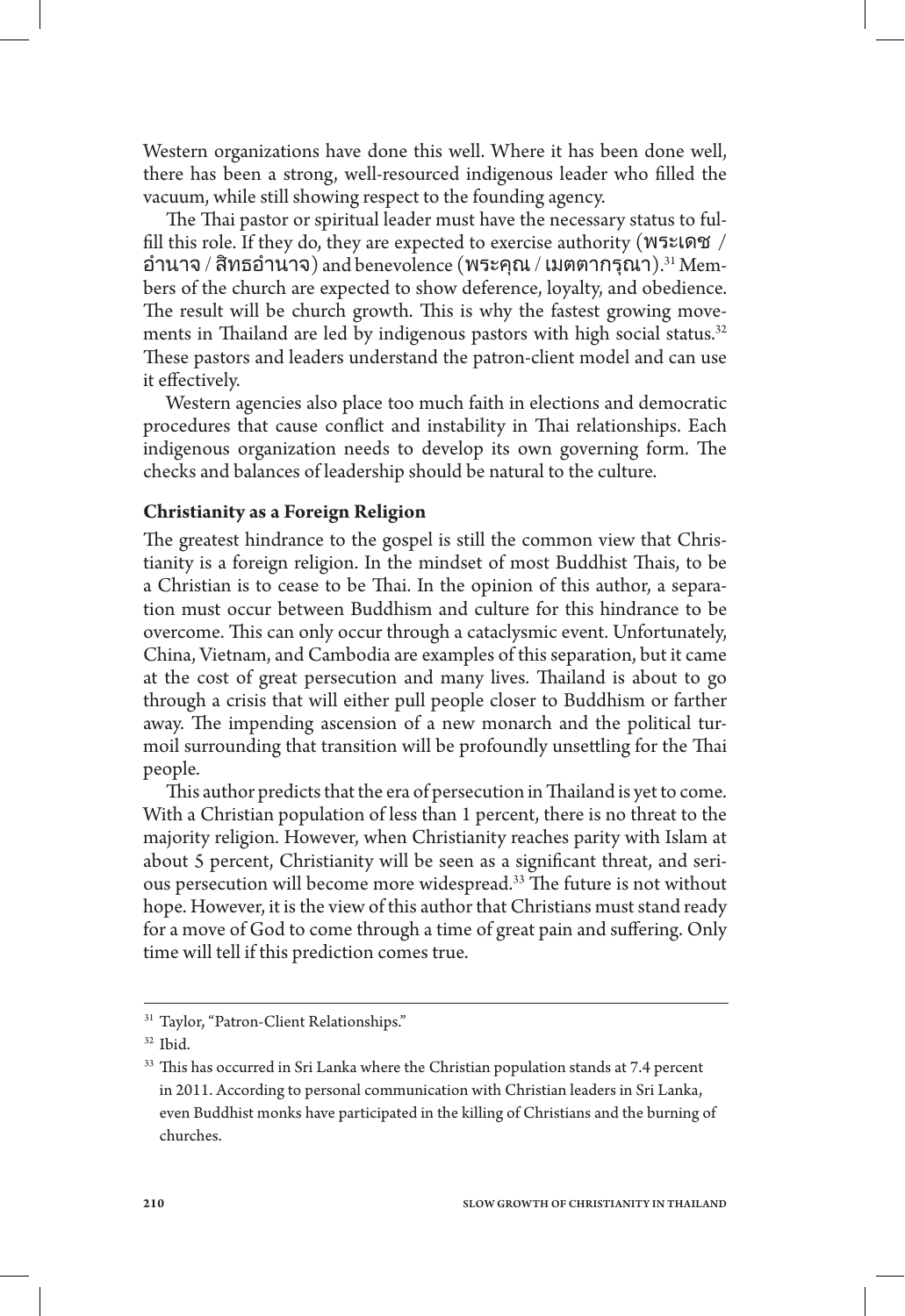#### **References**

- Bradley, William L. S*iam Then: The Foreign Colony in Bangkok Before and After Anna.* Pasadena, CA: William Carey Library, 1981.
- Boon-Itt, Baton and Mali Boon-Itt. "Communicating in Context for a Theravada Buddhist Breakthrough." *Mission Frontiers* 36, no. 6 (2014): 15–19.
- Dahlfred, Karl. *Daniel McGilvary: Pioneer Missionary to Northern Thailand. Amazon Digital* Services, Kindle Edition, 2013.
- Hughs, Philip. "Accepting the Christian Faith in Thailand." *Christian Research Association Bulletin* 6, no. 4 (1996): 6–9.
- Jacobs, Norman. *Modernization Without Development*. London: Praeger Publishers, 1971.
- McFarland, George B. *Historical Sketch of Protestant Missions in Siam, 1828–1910*. Bangkok: Bangkok Times Press, 1928.
- McGilvary, Daniel. *A Half Century Among the Siamese and Lao: An Autobiography*. New York: Fleming H. Revell Co, 1912.
- Pearse, Meic. *Why the Rest Hates the West: Understanding the Roots of Global Rage*. Downers Grove, IL: InterVarsity Press, 2004.
- Podhisita, Chai. "Buddhism and the Thai World View." In *Traditional and Changing Thai World View*, edited by Amara Pongsapich. Bangkok: Social Science Research Institute, Chulalongkorn University, 1985.
- Saiyasak, Chansamone. "The History of Christian Interactions with Buddhist Thais During Pioneer Protestant Missionary Era in Thailand, 1828-1860." Unpublished paper, Evangelical Theological Faculty's Doctoral Colloquium, Lueven, Belgium, 2003.
- Smith, A. G. *Siamese Gold: e Church in ailand*. Bangkok: OMF Publishers, 1982.
- Stark, Rodney. *The Rise of Christianity: How the Obscure, Marginal Jesus Movement Became the Dominant Religious Force in the Western World in a Few Centuries.* Princeton: Princeton University Press, 1996.
- Swanson, Herbert R. *Khrischak Muang Nua*. Bangkok: Chuan Press, 1984.
- Swanson, Herbert R. "This Heathen People: The Cognitive Sources of American Missionary Westernizing Activities in Northern Siam, 1867–1889." Unpublished thesis, University of Maryland, 1987.
- Tangsirisatian, Suragarn. "Factors Relevant to Conversion Among Thai University Students: A Comparative Study of Christian and Non-Christian Ethnic Thai University Students." Order No. 9932063, Trinity Evangelical Divinity School, 1999. http://search.proquest. com/docview/304558497?accountid=8624.
- Taylor, Stephen. "Patron-Client Relationships and the Challenge for the Thai Church." Unpublished thesis, Discipleship Training Centre, Singapore, 1997.
- Taylor, Stephen. "Patron-Client Relationships: A Challenge for the Thai Church." Mission *Round Table: e Occasional Bulletin of OMF Mission Research* (March 2007).
- Thompson, Mark. R. "Pacific Asia After 'Asian Values': Authoritarianism, Democracy, and 'Good Governance.'"  *ird World Quarterly* 25, no. 6 (2004): 1079–1095.
- Warburton, Stacy R.  *e Making of Modern Mission*. New York: Fleming H. Revell Co., 1931.
- Wisadavet, Wit. "The Buddhist Philosophy of Education: Approaches and Problems." *The Chulalongkorn Journal of Buddhist Studies* 2, no. 2 (2003): 159–188.
- Zehner, Edwin. "Church Growth and Culturally Appropriate Leadership: Three Examples from the Thai Church." Unpublished paper, Fuller Theological Seminary, Pasadena, CA, 1987.